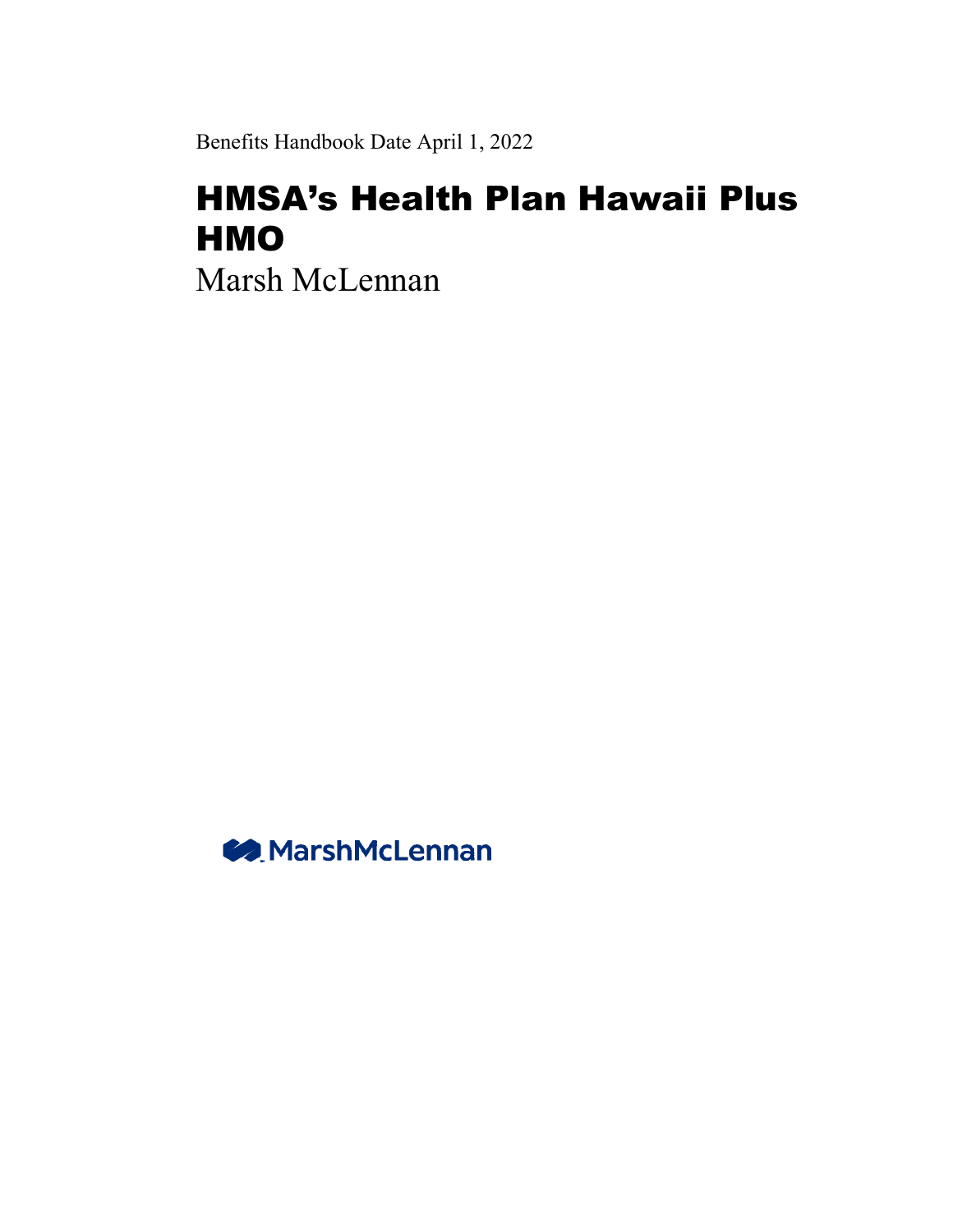# HMSA's Health Plan Hawaii Plus HMO

Health Plan Hawaii, a Health Maintenance Organization (HMO) Plan, offers comprehensive health services from participating health care providers. Generally, your care is fully covered after you pay a set COPAYMENT per visit. You select a primary care physician (PCP) who will manage your care and refer you to a specialist or other provider in the network if necessary. Except in an emergency, you do not receive benefits if you receive care outside of your health center.

References in this section to Marsh & McLennan Companies mean Marsh McLennan.

#### A Note about ERISA

The Employee Retirement Income Security Act of 1974 (ERISA) is a federal law that governs many employer-sponsored plans including this one. Your ERISA rights in connection with this Plan are detailed in the *Administrative Information* section.

SPD and Plan Document

This section provides a summary of the HMSA's Health Plan Hawaii Plus HMO Plan (the "Plan") as of January 1, 2022.

This section, together with the *Administrative Information* section and the applicable section about participation, forms the Summary Plan Description and plan document of the Plan.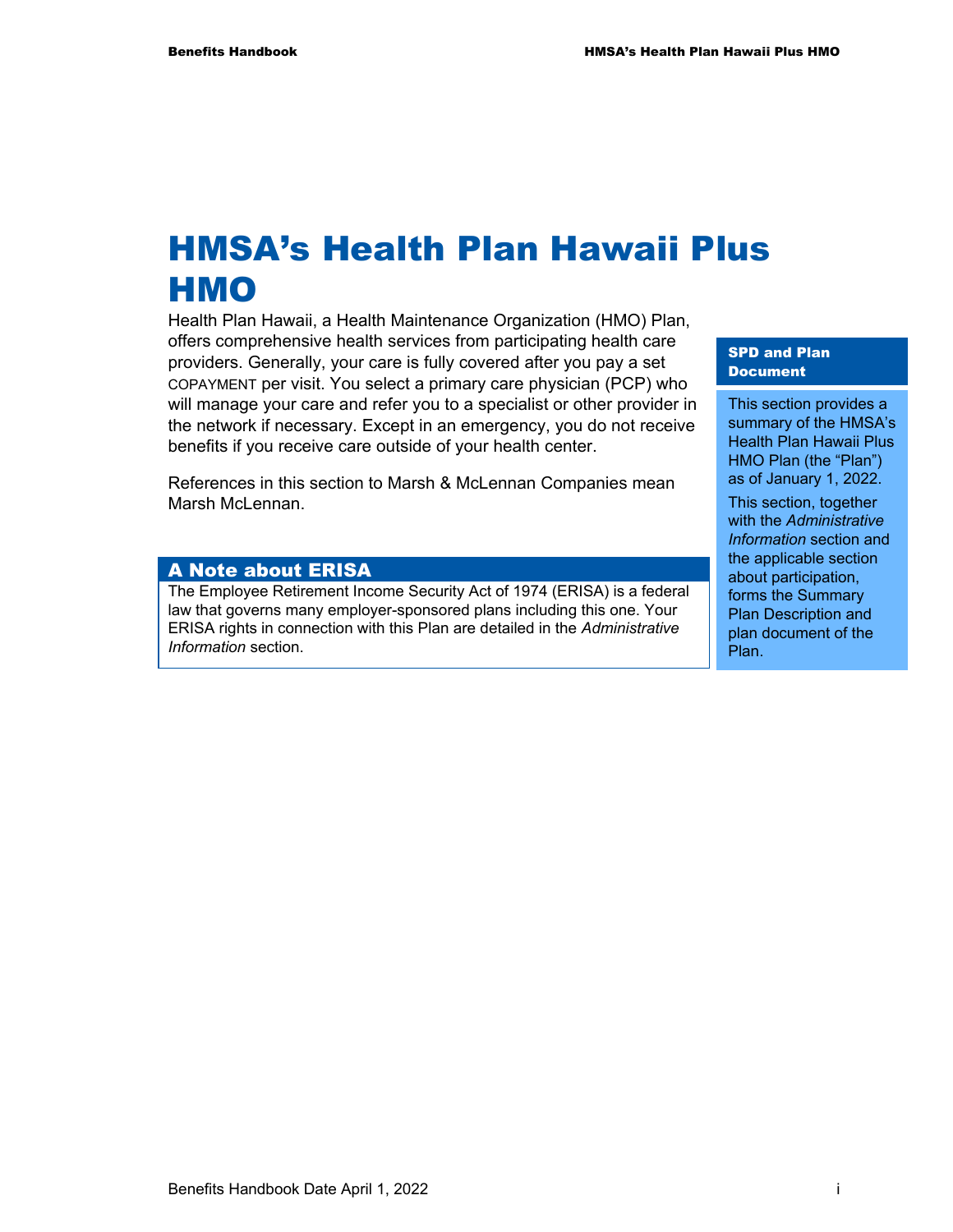## **In This Section**

## **See Page**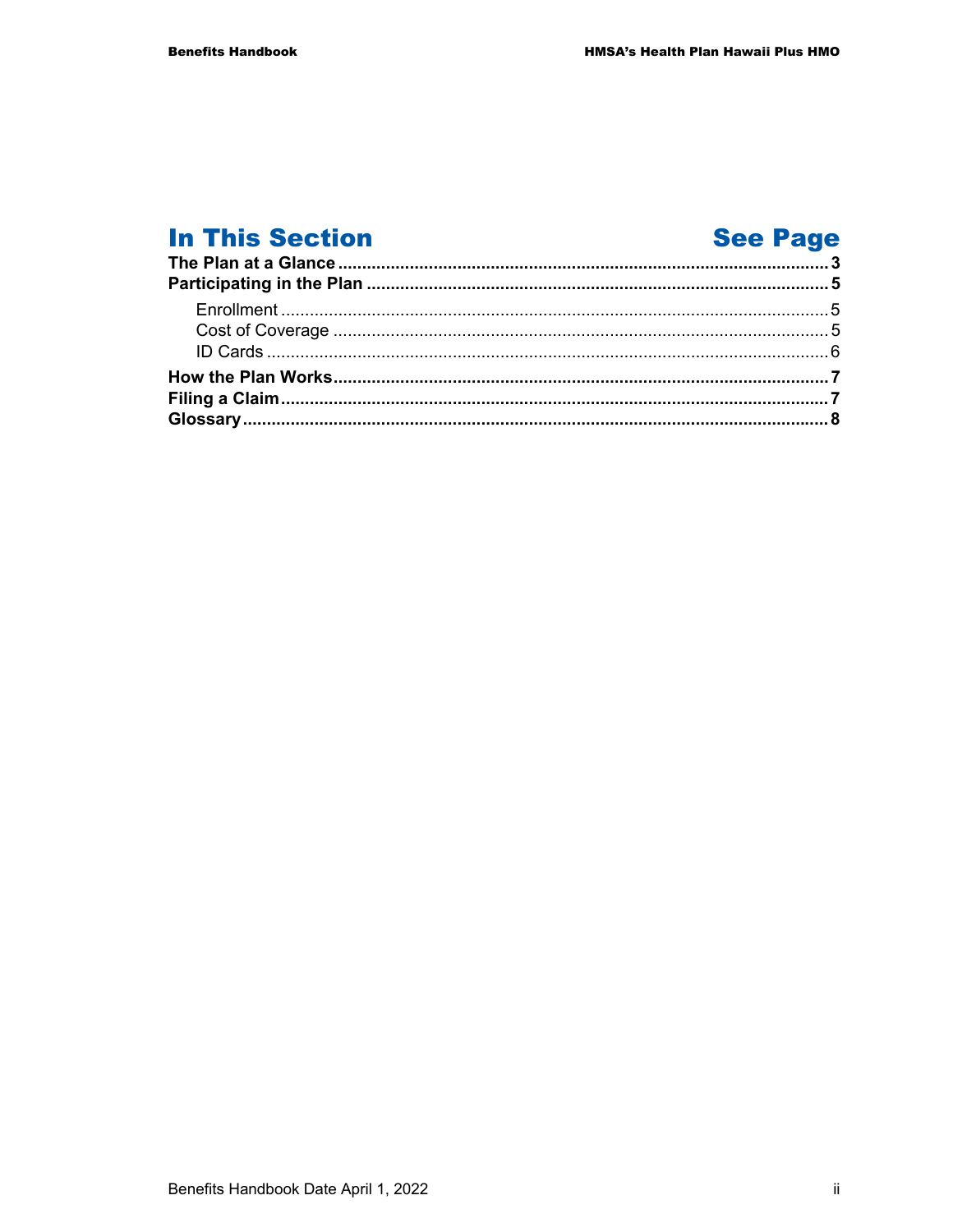## The Plan at a Glance

This Plan helps you and your family pay for medical care. You may pay a copayment for certain services. The chart below contains some important Plan features and coverage amounts. For more information, see the **HMSA's Health Plan Hawaii Plus Health Maintenance Organization (HMO) Guide to Benefits**. Go to Colleague Connect (**https://mmcglobal.sharepoint.com/sites/home**). Click **Pay & Benefits**, under **Find a document**, select **Search all documents**..

| <b>Plan Feature</b>      | <b>Coverage Amount</b>                                                                                        |
|--------------------------|---------------------------------------------------------------------------------------------------------------|
| <b>Deductible</b>        | Employee: None<br>ш                                                                                           |
|                          | Family members: None<br>ш                                                                                     |
| <b>Medical Out-of-</b>   | Employee \$2,500<br>ш                                                                                         |
| pocket<br><b>Maximum</b> | Family maximum \$7,500<br>п                                                                                   |
| <b>Prescription</b>      | Employee \$3,600<br>ш                                                                                         |
| Drug Out-of-             | Family maximum \$4,200<br>a,                                                                                  |
| pocket<br><b>Maximum</b> |                                                                                                               |
| <b>Preventative</b>      | Well child care office visit & immunizations: Covered at 100%<br>ш                                            |
| Care                     | Well child lab: Covered at 100%<br>٠                                                                          |
|                          | Routine physical and GYN exam: Covered at 100%<br>٠                                                           |
|                          | Routine mammography: Covered at 100%<br>×                                                                     |
|                          | Routine vision exam: \$20 copay (1 per year)<br>ш                                                             |
| <b>Medical</b>           | Physician office/outpatient hospital visit: \$20 copay/visit<br>ш                                             |
| <b>Services</b>          | Specialist visit: \$20 copay/visit<br>ш                                                                       |
|                          | Urgent care center: \$20 copay/visit<br>ш                                                                     |
|                          | Emergency room: \$100 copay/visit, State-wide & Participating BlueCard<br>a,<br>Providers                     |
|                          | <b>INPATIENT hospitalization: Covered at 90%</b><br>ш                                                         |
|                          | Inpatient lab and X-ray: Covered at 90%                                                                       |
|                          | OUTPATIENT lab and X-ray: \$10 copay for X-ray and blood work; Imaging<br>and diagnostic tests covered at 80% |
|                          | Outpatient surgical care: \$20 copay/visit                                                                    |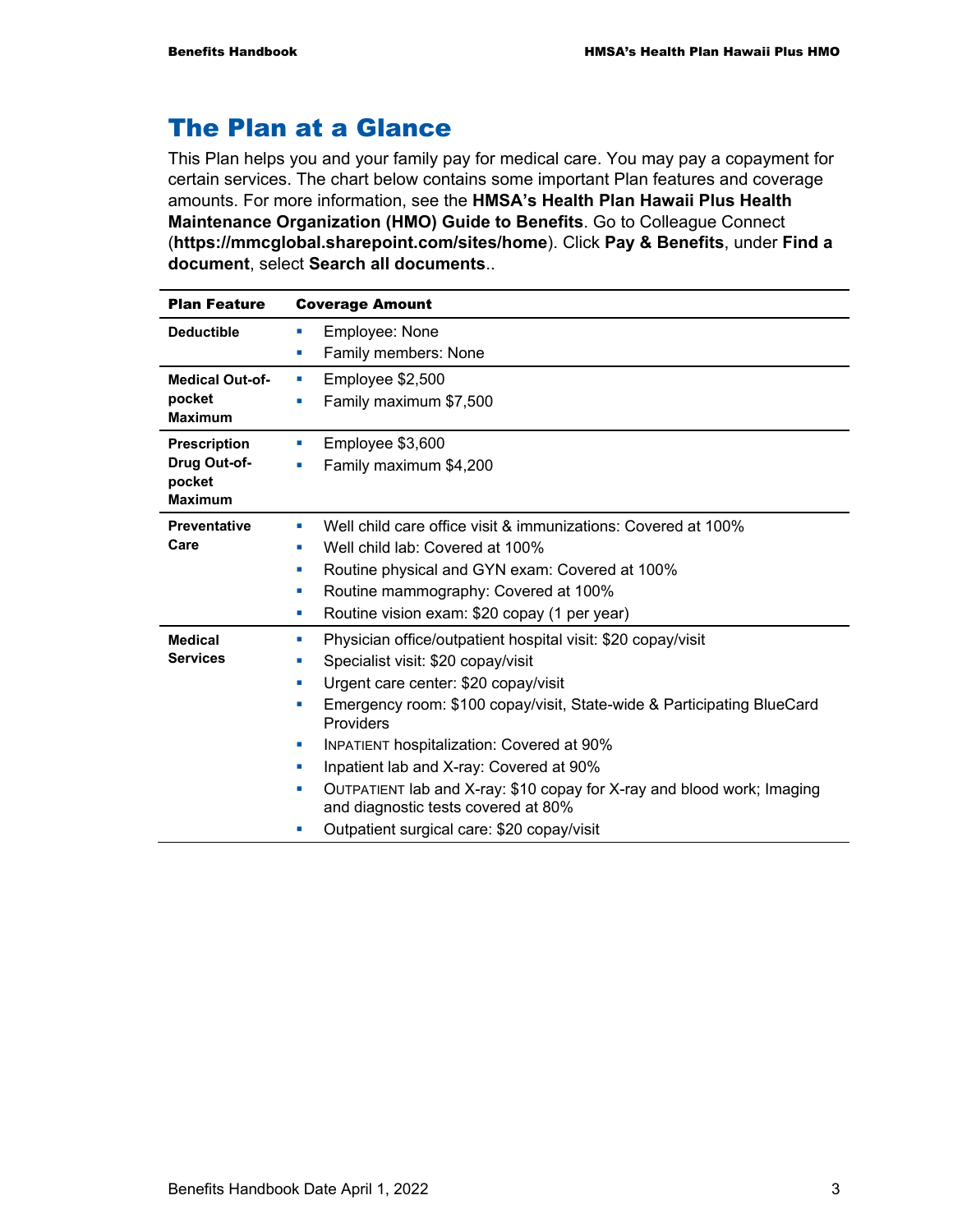| <b>Plan Feature</b> | <b>Coverage Amount</b>                                                                                                                                                                                                                                                                                                                      |  |  |  |
|---------------------|---------------------------------------------------------------------------------------------------------------------------------------------------------------------------------------------------------------------------------------------------------------------------------------------------------------------------------------------|--|--|--|
| <b>Retail</b>       | In-Network:                                                                                                                                                                                                                                                                                                                                 |  |  |  |
| <b>Prescription</b> | Generic: \$7 copayment, 30-day supply*<br>a,                                                                                                                                                                                                                                                                                                |  |  |  |
| <b>Drugs</b>        | Preferred Brand-Name: \$30 copayment, 30-day supply*<br>a,                                                                                                                                                                                                                                                                                  |  |  |  |
|                     | Other Brand-Name: \$75 copayment (\$30 plus a \$45 other brand name<br>a,                                                                                                                                                                                                                                                                   |  |  |  |
|                     | cost share), 30-day supply*                                                                                                                                                                                                                                                                                                                 |  |  |  |
|                     | Preferred Specialty: \$100 copayment, 30-day supply<br>$\blacksquare$                                                                                                                                                                                                                                                                       |  |  |  |
|                     | Other Brand-Name Specialty: \$200 copayment, 30-day supply<br>ш                                                                                                                                                                                                                                                                             |  |  |  |
|                     | Maintenance Prescriptions: In addition to the mail order option for<br>×<br>obtaining maintenance prescriptions, you can also go to any pharmacy in<br>the "90 Day at Retail" pharmacy network to obtain maintenance<br>prescriptions. Retail benefit limited to a 30-day supply for preferred<br>specialty and other brand-name specialty. |  |  |  |
|                     | <b>Out-of-Network:</b>                                                                                                                                                                                                                                                                                                                      |  |  |  |
|                     | Generic: Plan pays 80% after the \$7 copayment for up to a 30-day supply                                                                                                                                                                                                                                                                    |  |  |  |
|                     | Preferred Brand-Name: Plan pays 80% after the \$30 copayment for<br>Ľ,<br>brand name prescriptions up to a 30-day supply                                                                                                                                                                                                                    |  |  |  |
|                     | Other Brand-Name: Plan pays 80% after the \$75 copayment (\$30 plus a<br>×<br>\$45 other brand name cost share) for up to a 30-day supply                                                                                                                                                                                                   |  |  |  |
|                     | <b>Preferred Specialty: Not Covered</b><br>a,                                                                                                                                                                                                                                                                                               |  |  |  |
|                     | Other Brand-Name Specialty: Not Covered<br>L.                                                                                                                                                                                                                                                                                               |  |  |  |
| <b>Mail-order</b>   | <b>In-Network</b>                                                                                                                                                                                                                                                                                                                           |  |  |  |
| <b>Prescription</b> | Generic: \$11 copayment, 90-day supply<br>a,                                                                                                                                                                                                                                                                                                |  |  |  |
| <b>Drugs</b>        | Preferred Brand-Name: \$65 copayment, 90-day supply<br>a,                                                                                                                                                                                                                                                                                   |  |  |  |
|                     | Other Brand Name: \$200 copayment (\$65 plus \$135 other brand name<br>a,<br>cost share), 90-day supply                                                                                                                                                                                                                                     |  |  |  |
|                     | Diabetic Supplies: Non-Preferred Formulary diabetic supplies \$65<br>a,<br>copayment, 90-day supply (No copayment for Preferred Formulary diabetic<br>supplies)                                                                                                                                                                             |  |  |  |
|                     | Preferred Specialty: Not Covered<br>п                                                                                                                                                                                                                                                                                                       |  |  |  |
|                     | <b>Other Brand-Name Specialty: Not Covered</b>                                                                                                                                                                                                                                                                                              |  |  |  |
|                     | Out-of-Network: Not covered                                                                                                                                                                                                                                                                                                                 |  |  |  |
| <b>Contact</b>      | Contact for Medical Service and Prescription Drug Coverage:                                                                                                                                                                                                                                                                                 |  |  |  |
| <b>Information</b>  | HMSA (Claims Administrator and Pharmacy Benefit Manager)                                                                                                                                                                                                                                                                                    |  |  |  |
|                     | Phone: +1 808 948 6372                                                                                                                                                                                                                                                                                                                      |  |  |  |
|                     | Website: www.hmsa.com                                                                                                                                                                                                                                                                                                                       |  |  |  |
|                     | Marsh McLennan does not administer this plan. HMSA's decisions are final<br>and binding.                                                                                                                                                                                                                                                    |  |  |  |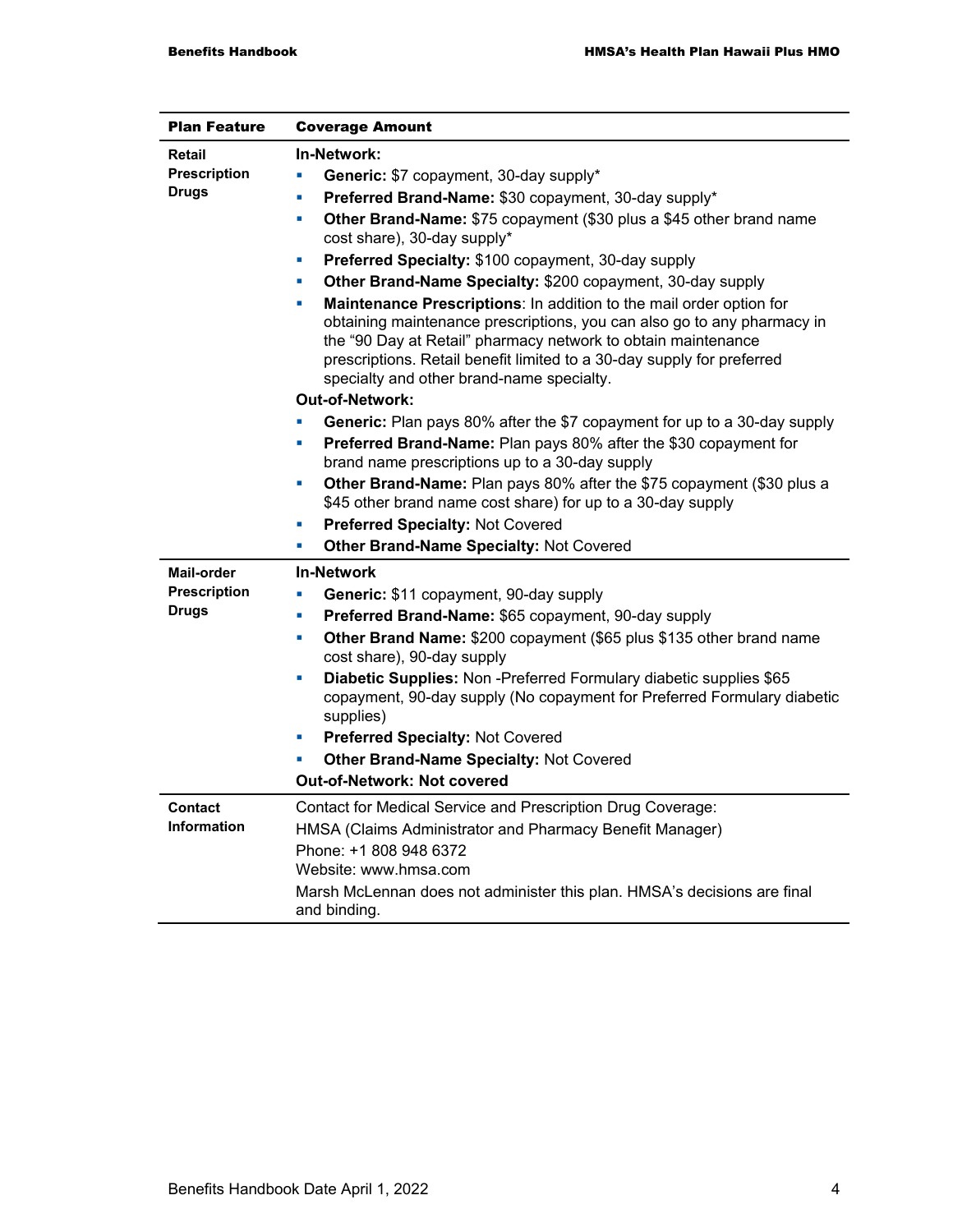## Participating in the Plan

You are eligible to participate in the Plan if you meet the eligibility requirements described in the *Participating in Healthcare Benefits* section.

You have the option to cover your family members who meet the eligibility requirements that are described in the *Participating in Healthcare Benefits* section.

Eligibility for this Plan is also based on your resident zip code.

#### Retiree Eligibility

Certain retirees who are not yet deemed to be eligible for MEDICARE may also be eligible for coverage under this plan. For information on the eligibility requirements, how to participate and the cost of coverage see the *Participating in Pre-65 Retiree Medical Coverage* section.

### Enrollment

To participate in this plan, you must enroll for coverage. You may enroll only:

- within 30 days of the date you become eligible to participate
- **u.** during Annual Enrollment
- within 30 days of a qualifying change in family status that makes you eligible to enroll
- within 30 days of losing other coverage that you had relied upon when you waived your opportunity to enroll in this plan.

Enrollment procedures for you and your ELIGIBLE FAMILY MEMBERS are described in the *Participating in Healthcare Benefits* section.

### Cost of Coverage

You and the Company share the cost of coverage for both you and your ELIGIBLE FAMILY MEMBERS.

The cost of your coverage depends on the level of coverage you choose. The cost may change each year.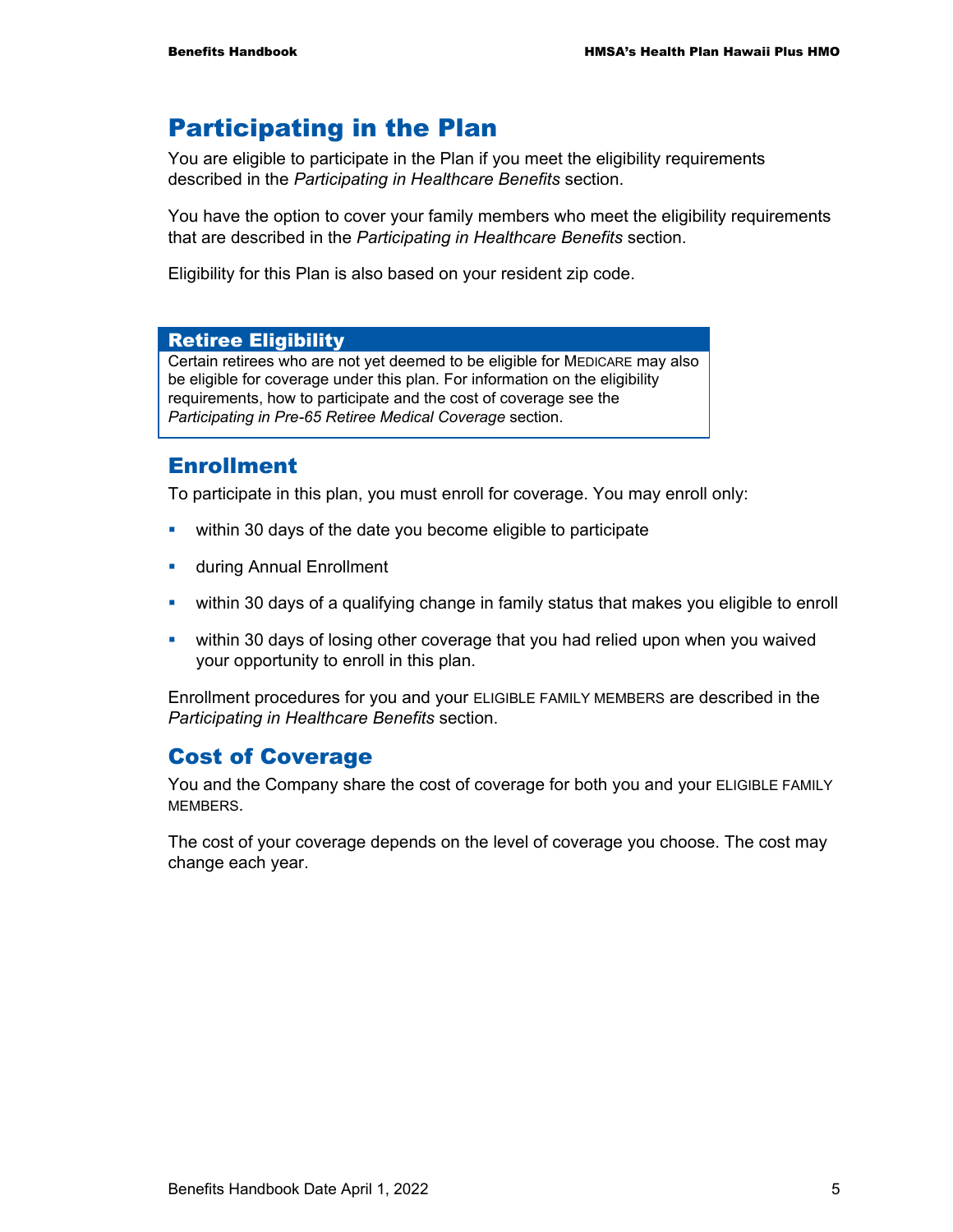You can choose from four levels of coverage. The table below shows the cost for each coverage level for eligible employees of Marsh McLennan and Marsh & McLennan Agency LLC – Corporate (MMA-Corporate), Marsh & McLennan Agency LLC – Alaska (MMA-Alaska), Marsh & McLennan Agency LLC – Northeast (MMA-Northeast), Security Insurance Services of Marsh & McLennan Agency LLC and Marsh & McLennan Agency LLC, Private Client Services – National Region (MMA PCS – National).

| <b>Coverage Level</b>      | <b>Semi-monthly Cost</b> | <b>Weekly Cost</b> |
|----------------------------|--------------------------|--------------------|
| <b>Employee Only</b>       | \$21.87                  | \$10.09            |
| Employee + Spouse/Domestic |                          |                    |
| Partner                    | \$428.49                 | \$197.76           |
| Employee + Child(ren)      | \$339.64                 | \$156.76           |
| Employee + Family          | \$617.14                 | \$284.83           |

See the *Participating in Healthcare Benefits* section for more information on the cost of your coverage, such as information about taxes.

### *Imputed Income for Domestic Partner Coverage*

If you cover your domestic partner or your domestic partner's children, there may be imputed income for the value of the coverage for those family members. See the *Participating in Healthcare Benefits* section for more information on imputed income for domestic partner coverage.

The table below shows the imputed income amounts for eligible employees of Marsh McLennan and MMA-Corporate, MMA-Alaska, MMA-Northeast, Security Insurance Services of Marsh & McLennan Agency LLC and Marsh & McLennan Agency LLC, Private Client Services – National Region (MMA PCS – National).

#### Section 152 **Dependents**

If your domestic partner (or his or her child(ren)) qualifies as a dependent under IRS Section 152, imputed income does not apply.

| Imputed Income for Domestic Partner Coverage Hawaii HMO Plan |              |          |  |  |  |
|--------------------------------------------------------------|--------------|----------|--|--|--|
| <b>Coverage Level</b>                                        | Semi-monthly | Weekly   |  |  |  |
| <b>Employee + Domestic Partner (non-qualified)</b>           | \$444.88     | \$205.33 |  |  |  |
| Employee + Child(ren) (non-qualified)                        | \$317.77     | \$146.67 |  |  |  |
| Employee + Domestic Partner (non-qualified) &                |              |          |  |  |  |
| Child(ren)                                                   | \$476.67     | \$220.00 |  |  |  |
| Employee + Domestic Partner & Child(ren) (Domestic           |              |          |  |  |  |
| Partner and Child(ren) non-qualified)                        | \$794.44     | \$366.67 |  |  |  |

## ID Cards

You will be sent your ID card(s) within two to four weeks of your enrollment.

You may request additional ID cards directly from the Claims Administrator.

The ID card will provide instructions on how to select your physician.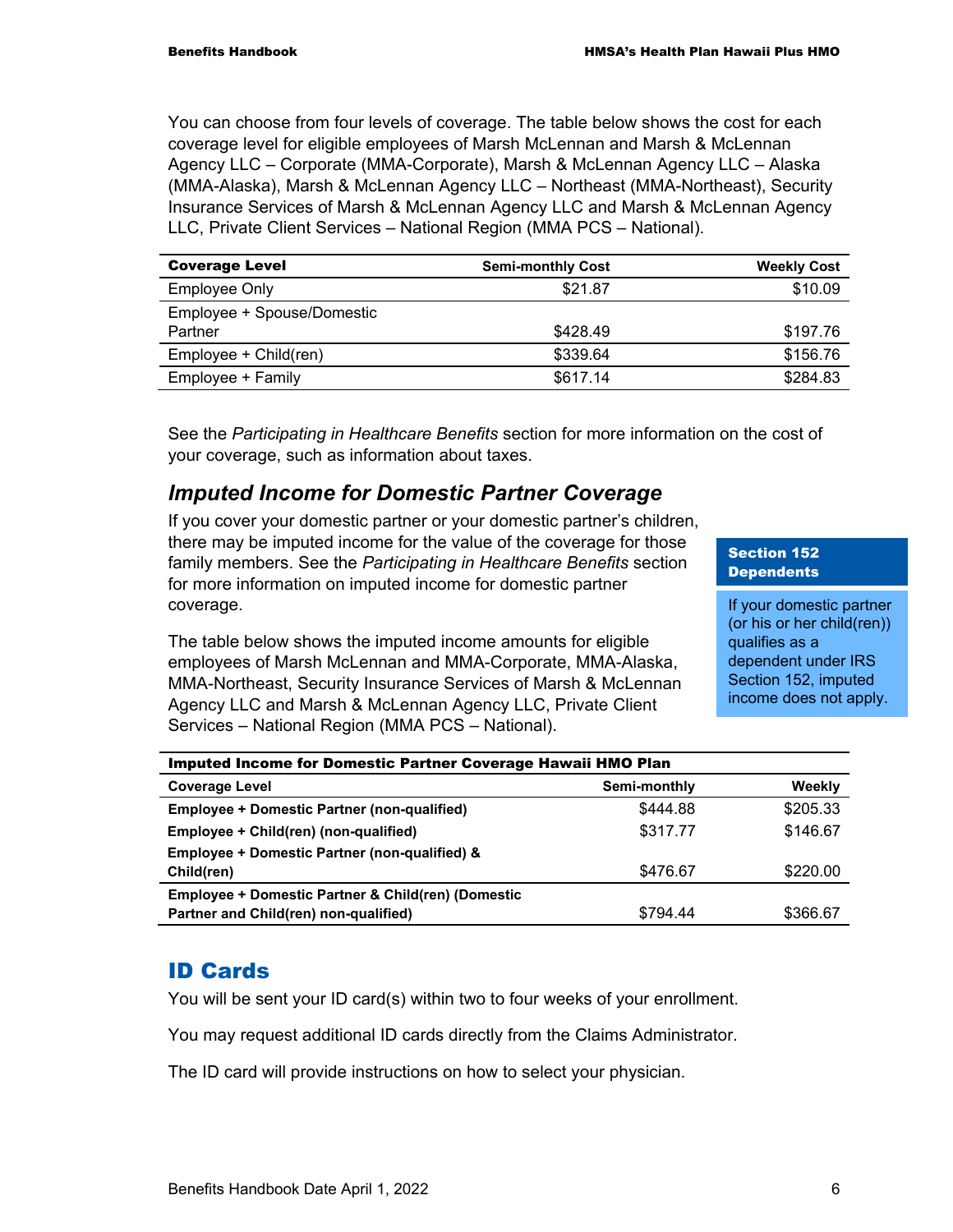## How the Plan Works

This Plan helps you and your family pay for medical care. You may pay a COPAYMENT for certain services. Generally, your care is fully covered after you pay a set copayment per visit. You select a primary care physician (PCP) who will manage your care and refer you to a specialist or other provider in the network if necessary. Except in an emergency, you do not receive benefits if you receive care outside the network.

For more information, including coverage criteria, other limitations of covered services, and excluded services, see the **HMSA's Health Plan Hawaii Plus Health Maintenance Organization (HMO) Guide to Benefits**. Go to Colleague Connect (**https://mmcglobal.sharepoint.com/sites/home**). Click **Pay & Benefits**, under **Find a document**, select **Search all documents**.

Certain expenses not covered by the Plan, such as copayments and services that are not covered, may be reimbursed through a Health Care Flexible Spending Account.

Some services have specific limits or restrictions; see individual service for more information.

Benefits are only paid for medically necessary charges or for specified wellness care expenses.

Preauthorization may be required in order to receive coverage for certain services.

## Filing a Claim

If you use an in-network provider, in almost all cases, you do not have to file a claim form. In the very rare cases that you might need to file a claim, contact the Claims Administrator.

If you receive services from a provider who does not participate in the network, those services will not be covered. Out-of network benefits are not covered under the Plan except in an emergency.

### *Appealing a Claim*

There are special rules, procedures and deadlines that apply to appeals of benefit determinations and denied claims and you have special legal rights under ERISA. Please refer to the *Administrative Information* section for a description of the appeal process.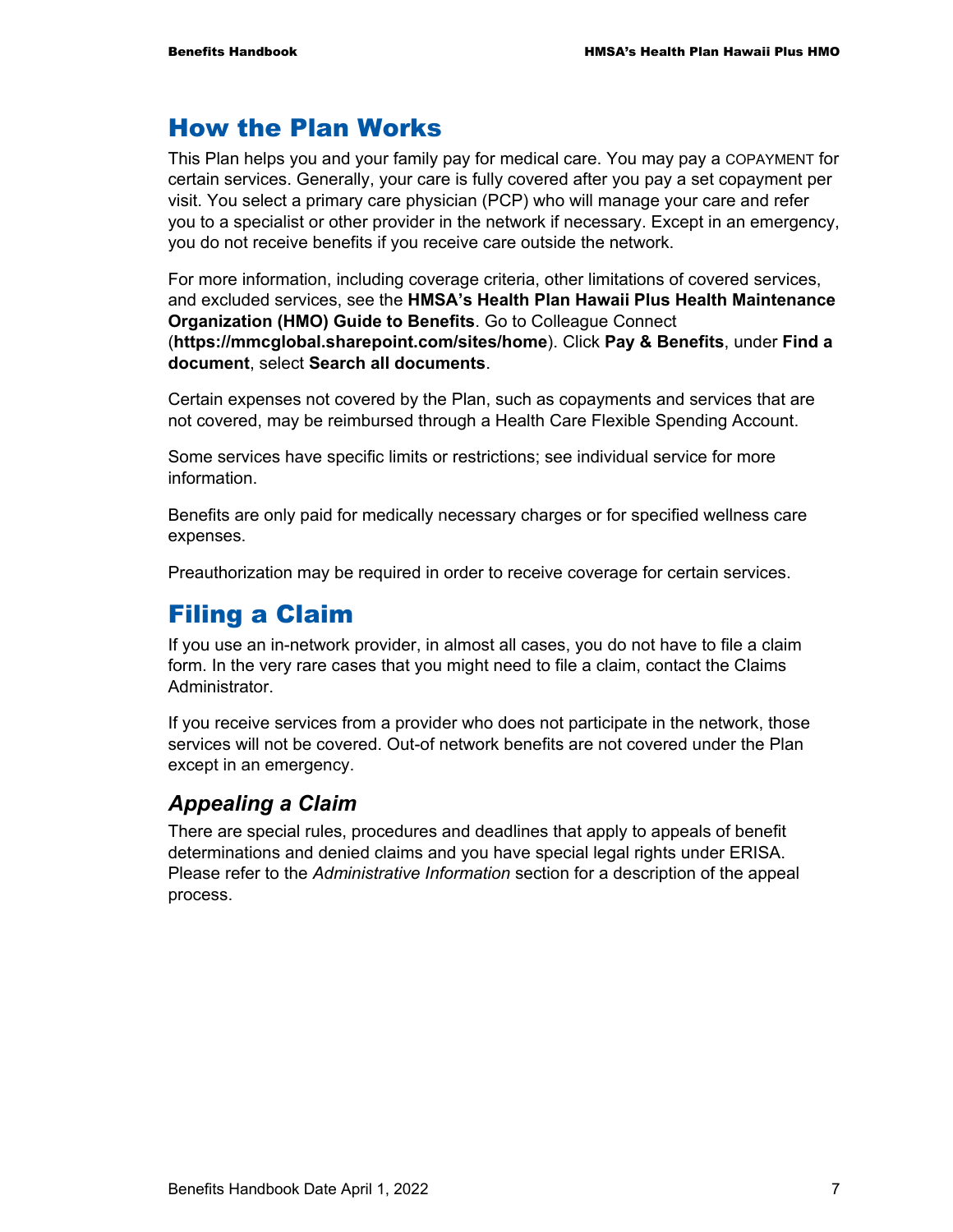## **Glossary**

ACTIVELY-AT-WORK

As a new hire, you are "Actively-At-Work" on the first day that you begin fulfilling your job responsibilities with the Company at a Company-approved location. If you are absent for any reason on your scheduled first day of work, your coverage will not begin on that date. For example, if you are scheduled to begin work on August  $3<sup>rd</sup>$ , but are unable to begin work on that day (e.g., because of illness, jury duty, bereavement or otherwise), your coverage will not begin on August  $3<sup>rd</sup>$ . Thereafter, if you report for your first day of work on August  $4<sup>th</sup>$ , your coverage will be effective on August 4<sup>th</sup>.

AFTER-TAX (POST-TAX) CONTRIBUTIONS

Contributions taken from your paycheck after taxes are withheld.

BEFORE-TAX (PRE-TAX) CONTRIBUTIONS

Contributions taken from your paycheck generally before Social Security (FICA and Medicare) and federal unemployment insurance (FUTA) taxes and other applicable federal, state, and other income taxes are withheld.

CLAIMS ADMINISTRATOR/PHARMACY BENEFIT MANAGER

Vendor that administers the Plan and processes claims; the vendor's decisions are final and binding.

CONSOLIDATED OMNIBUS BUDGET RECONCILIATION ACT (COBRA)

A Federal law that lets you and your eligible family members covered by a group health plan extend group health coverage temporarily, at their own expense, at group rates plus an administrative fee, in certain circumstances when their coverage would otherwise end due to a "qualifying event", as defined under COBRA.

A "qualifying event" under COBRA includes loss of coverage as a result of your leaving the Company (other than for gross misconduct); a reduction in hours, your death, divorce or legal separation; your eligibility for Medicare, or a dependent child's loss of dependent status; or, if you are a retiree, loss of coverage due to the Company filing for bankruptcy.

#### COORDINATION OF BENEFITS

You or a covered family member may be entitled to benefits under another group health plan (such as a plan sponsored by your spouse's employer) that pays part or all of your health treatment costs. If this is the case, benefits from this plan will be "coordinated" with the benefits from the other plan. In addition to having your benefits coordinated with other group health plans, benefits from this plan are coordinated with "no fault" automobile insurance and any payments recoverable under any workers' compensation law, occupational disease law or similar legislation.

#### COPAYMENT

The flat dollar amount you pay for a certain type of health care expense.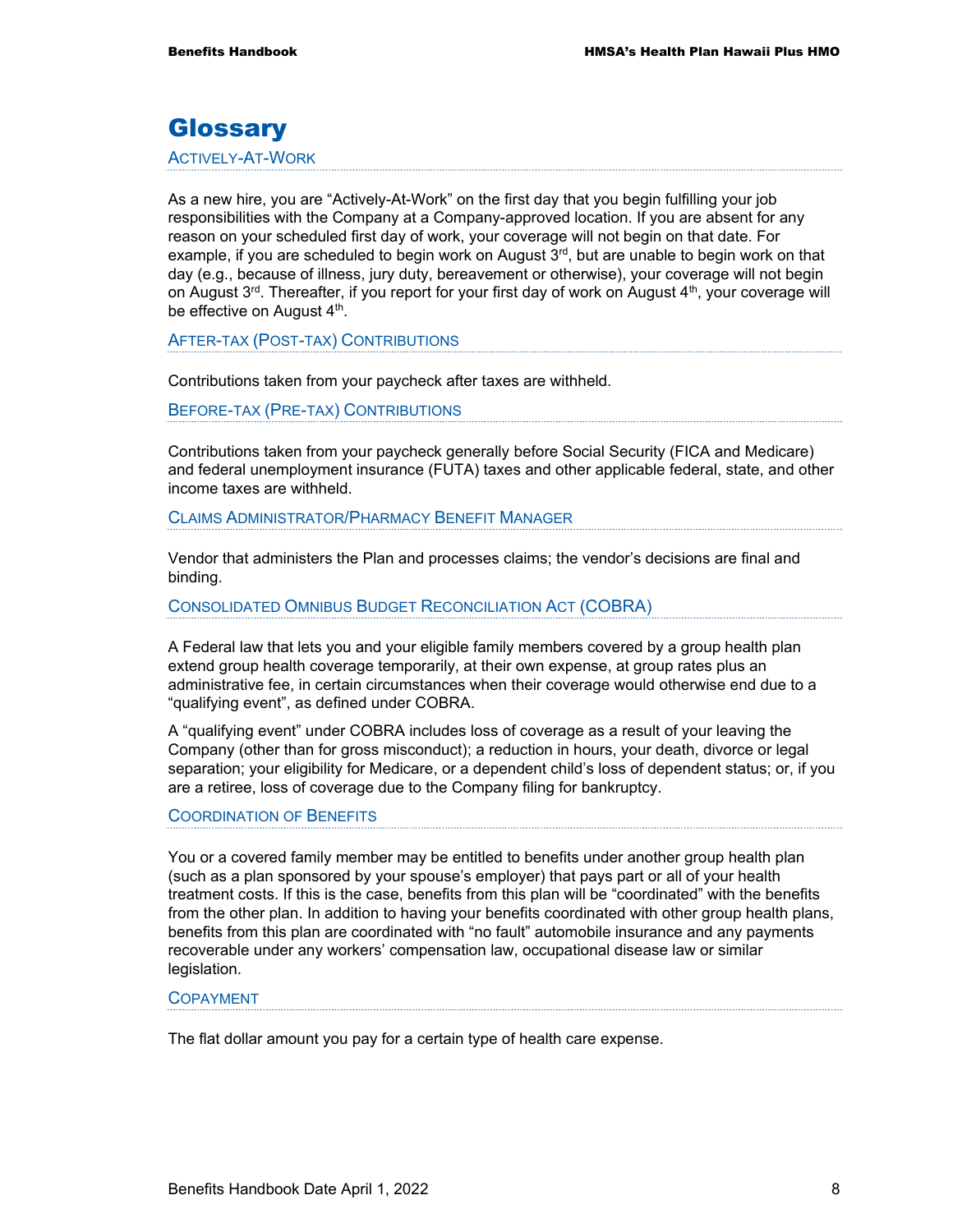#### COVERED SERVICE(S)

Medically necessary health services provided for the purpose of preventing, diagnosing or treating a sickness, injury, mental illness, substance abuse, or their symptoms.

Covered health services must be provided:

- when the plan is in effect
- **•** prior to the effective date of any of the individual termination conditions set forth in this Summary Plan Description
- only when the person who receives services is a covered person and meets all eligibility requirements specified in the plan.

Decisions about whether to cover new technologies, procedures and treatments will be consistent with conclusions of prevailing medical research based on well-conducted randomized trials or group studies.

The Claims Administrator determines only the extent to which a service or supply is covered under the plan and not whether the service or supply should be rendered. The coverage determination is made using the descriptions of covered charges included in this section and the Claims Administrator's own internal guidelines. The decision to accept a service or obtain a supply is yours.

#### **DEDUCTIBLE**

The amount of out-of-pocket expenses you must pay for covered services before the plan pays any expenses.

#### DURABLE MEDICAL EQUIPMENT

Durable medical equipment is equipment that is:

- for repeated use and is not a consumable or disposable item,
- used primarily for a medical purpose, and
- appropriate for use in the home.

#### ELIGIBLE FAMILY MEMBERS

To cover an eligible family member, you will be required to certify in the Mercer Marketplace Benefits Enrollment Website that your eligible family member meets the eligibility criteria as defined below.

Spouse/Domestic Partner means:

Adding a spouse or same gender or opposite gender domestic partner to certain benefits coverage is permitted upon employment or during the Annual Enrollment period for coverage effective the following January  $1<sup>st</sup>$  if you satisfy the plans' criteria, or immediately upon satisfying the plans' criteria if you previously did not qualify.

#### *Spouse / Domestic Partner*

 You have already received a marriage license from a US state or local authority, or registered your domestic partnership with a US state or local authority.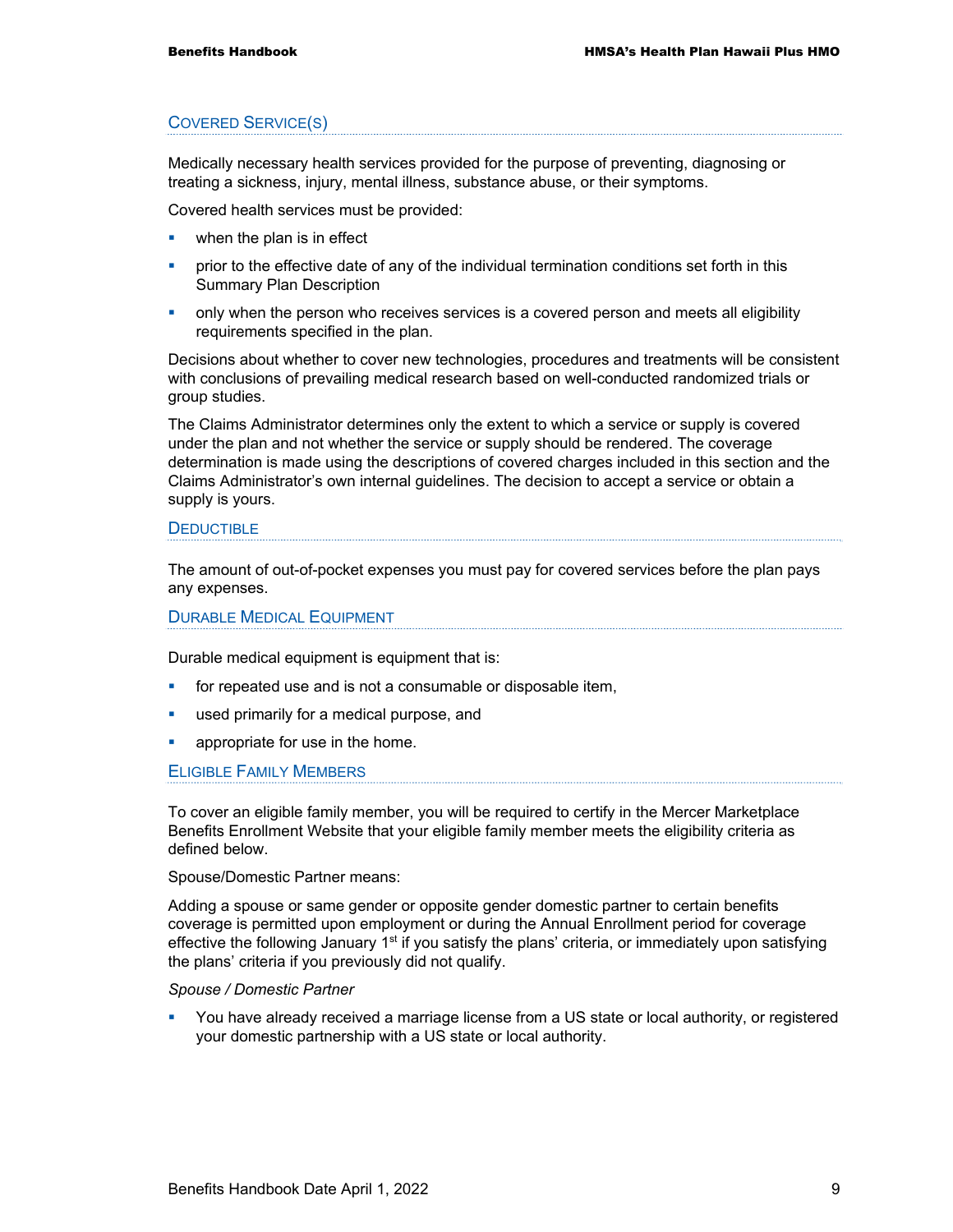#### *Spouse Only*

 Although not registered with a US state or local authority, your relationship constitutes a marriage under US state or local law (e.g. common law marriage or a marriage outside the US that is honored under US state or local law).

#### *Domestic Partner Only*

- Although not registered with a US state or local authority, your relationship constitutes an eligible domestic partnership. To establish that your relationship constitutes an eligible domestic partnership you and your domestic partner must:
	- be at least 18 years old
	- not be legally married, under federal law, to each other or anyone else or part of another domestic partnership during the previous 12 months
	- − currently be in an exclusive, committed relationship with each other that has existed for at least 12 months and is intended to be permanent
	- − currently reside together, and have resided together for at least the previous 12 months, and intend to do so permanently
	- have agreed to share responsibility for each other's common welfare and basic financial obligations
	- not be related by blood to a degree of closeness that would prohibit marriage under applicable state law.

Marsh McLennan reserves the right to require documentary proof of your domestic partnership or marriage at any time, for the purpose of determining benefits eligibility. If requested, you must provide documents verifying the registration of your domestic partnership with a state or local authority, your cohabitation and/or mutual commitment, or a marriage license that has been approved by a state or local government authority.

Under the HMSA's Health Plan Hawaii Plus HMO, Child/Dependent Child means:

- **•** your biological child
- a child for whom you and your spouse are the legally appointed guardian with full financial responsibility
- $\blacksquare$  the child of a domestic partner
- **vour stepchild**
- your legally adopted child or a child or child placed with you for adoption.

**Note:** Any child that meets one of these eligibility requirements and who is incapable of self support by reason of a total physical or mental disability as determined by the Claims Administrator, may be covered beyond the end of the calendar year in which the child attains age 26.

Dependent children are eligible for healthcare coverage until the end of the calendar year in which they attain age 26. This eligibility provision applies even if your child is married, has access to coverage through his or her employer, doesn't attend school full-time or live with you, and is not your tax dependent.

**Note:** While married children are eligible for healthcare coverage under your plan until the end of the calendar year in which they attain age 26, this provision does not apply to your child's spouse and/or child(ren), unless you or your spouse is the child's legally appointed guardian with full financial responsibility.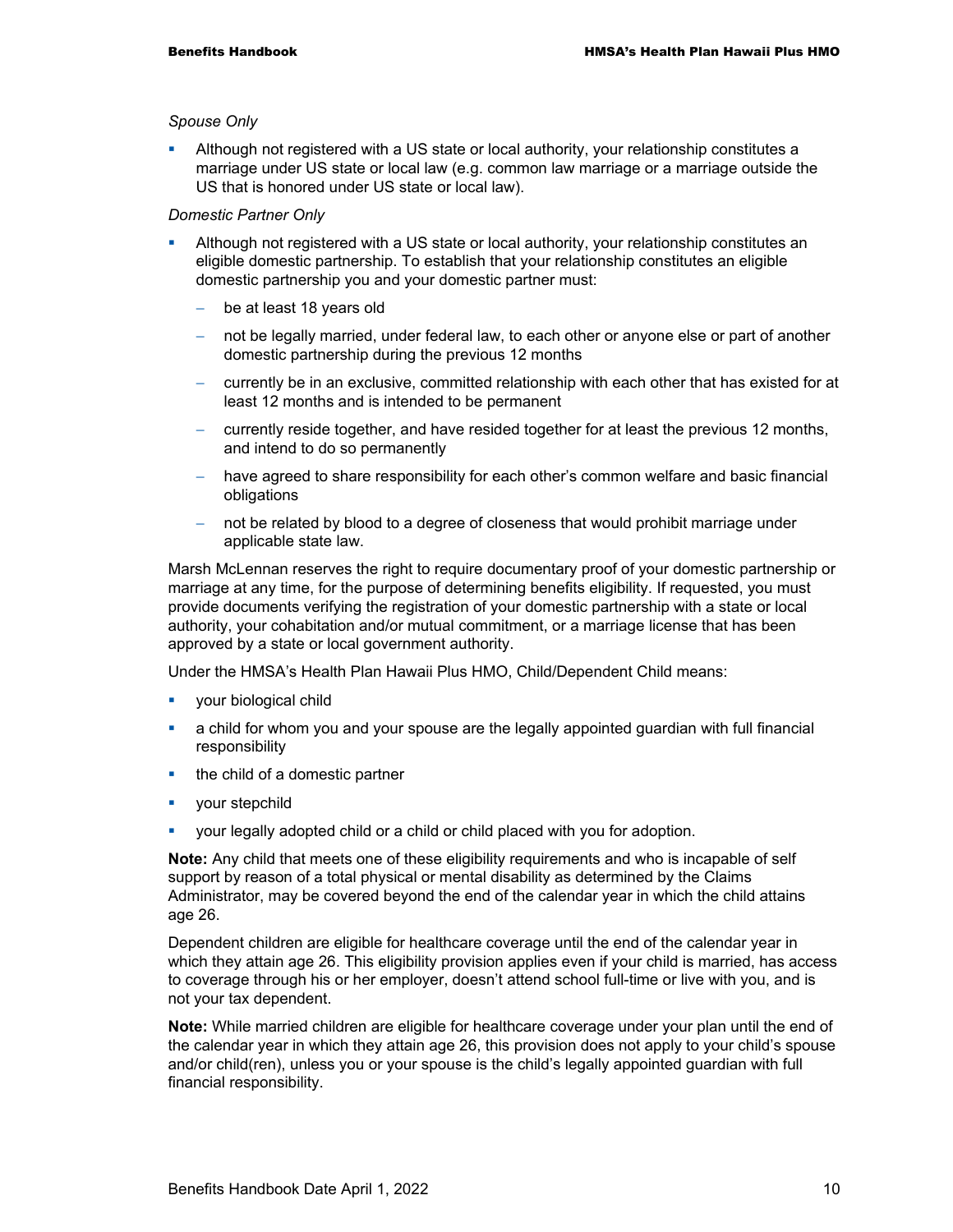The Company has the right to require documentation to verify the relationship (such as a copy of the court order appointing legal guardianship). Company medical coverage does not cover foster children or other children living with you, including your grandchildren, unless you are their legal guardian with full financial responsibility - that is, you or your spouse claims them as a dependent on your annual tax return.

#### ELIGIBLE MARSH & MCLENNAN COMPANIES EMPLOYEES (OTHER THAN MMA)

As used throughout this document, "Marsh & McLennan Companies Employees (other than MMA)" are defined as employees classified on payroll as US regular employees of Marsh & McLennan Companies or any subsidiary or affiliate of Marsh & McLennan Companies (other than MMA and any of its subsidiaries).

ELIGIBLE MMA EMPLOYEES

As used throughout this document, "MMA Employees" are defined as employees classified on payroll as a US regular employee of Marsh & McLennan Agency LLC – Corporate (MMA-Corporate), Marsh & McLennan Agency LLC – Alaska (MMA-Alaska), Marsh & McLennan Agency LLC – Northeast (MMA-Northeast), Security Insurance Services of Marsh & McLennan Agency LLC or Marsh & McLennan Agency LLC, Private Client Services – National Region (MMA PCS – National).

#### ELIGIBLE RETIREE

An employee is eligible for coverage under this plan if he/she is a US regular employee of Marsh & McLennan Companies or any subsidiary or affiliate of Marsh & McLennan Companies (other than MMA and any of its subsidiaries) who terminates employment with five or more years of vesting service at age 55 or later, or at age 65 and eligible for active employee medical coverage at retirement or is a current retiree (under or over age 65) enrolled in retiree medical coverage.

When you or a covered family member reach age 65 or are deemed to be eligible for Medicare, you and your covered family members are no longer eligible for coverage under the Pre-65 Retiree Medical Plan.

#### EVIDENCE OF INSURABILITY (EOI)

Evidence of Insurability (EOI) is proof of good health and is generally required if you do not enroll for coverage when you first become eligible. If the coverage level you are requesting requires such evidence or if you are increasing coverage. Establishing EOI may require a physical examination at the employee's expense. The EOI must be provided to and approved by the insurer/vendor before coverage can go into effect.

#### EMERGENCY ROOM COVERAGE

An emergency medical condition is a medical condition manifesting itself by acute symptoms of sufficient severity (including severe pain) such that a prudent layperson (including the parent of a minor child or the guardian of a disabled individual), who possesses an average knowledge of health and medicine could reasonably expect the absence of immediate medical attention to result in:

- placing the health of the individual (or, with respect to a pregnant woman, the health of the woman and her unborn child) in serious jeopardy
- **serious impairment to bodily functions**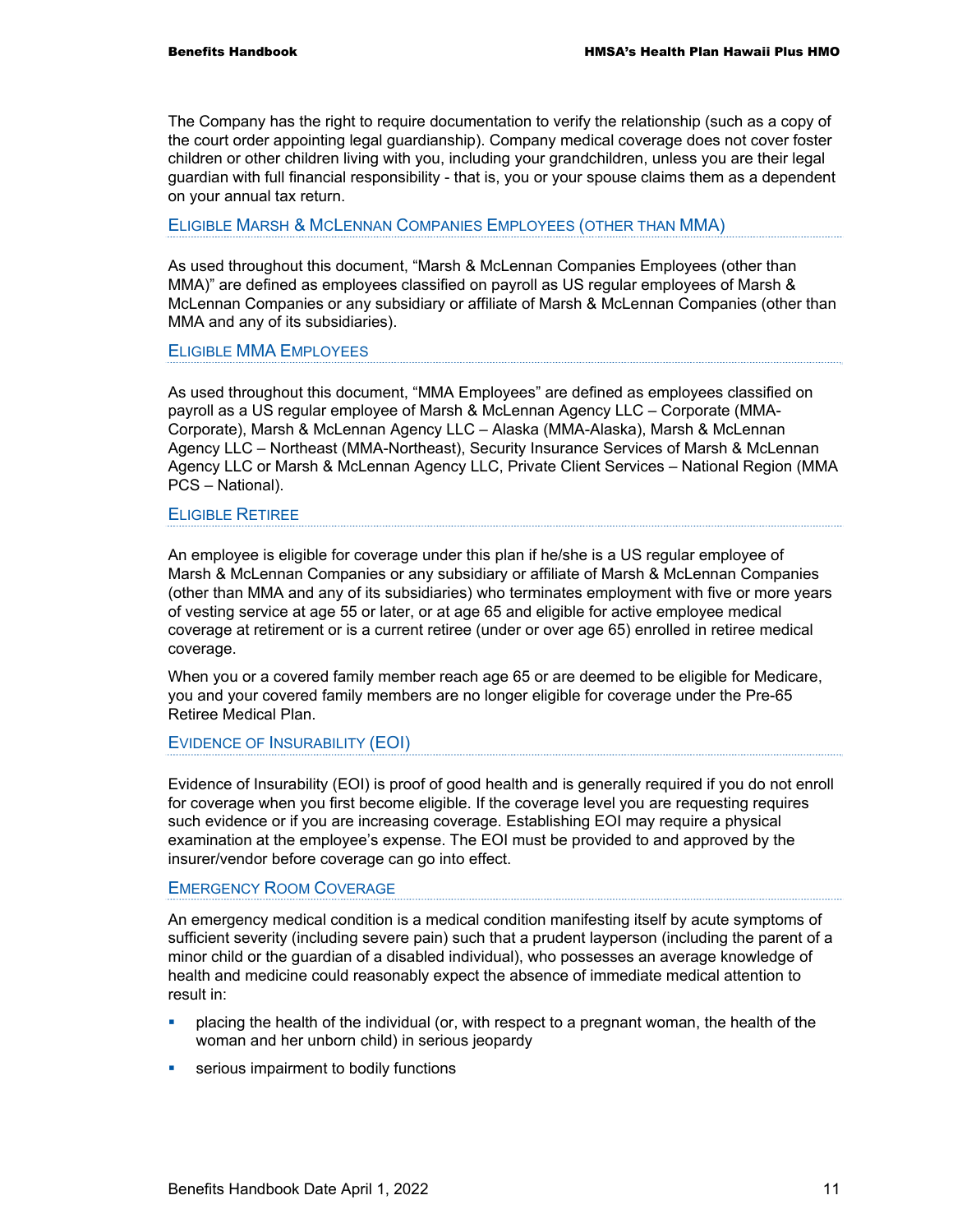**serious dysfunction of any bodily organ or part.** 

Some examples of emergencies include:

- **heart attack, suspected heart attack or stroke**
- suspected overdose of medication
- **poisoning**
- **severe burns**
- **severe shortness of breath**
- high fever (103 degrees or higher), especially in infants
- **uncontrolled or severe bleeding**
- **IDOSS of consciousness**
- **severe abdominal pain**
- **•** persistent vomiting
- severe allergic reactions.

The plan covers emergency services necessary to screen and stabilize a member when:

- **•** a primary care physician or specialist physician directs the member to the emergency room
- **a** plan representative (employee or contractor) directs the member to the emergency room
- **the member acting as a prudent layperson and a reasonable person would reasonably have** believed that an emergency condition existed.

EXPLANATION OF BENEFITS (EOB)

A summary of benefits processed by the Claims Administrator.

**GLOBAL BENEFITS DEPARTMENT** 

Refers to the Global Benefits Department, located at 121 River Street, Hoboken, NJ 07030.

HEALTH INSURANCE PORTABILITY AND ACCOUNTABILITY ACT (HIPAA)

A Federal law, HIPAA imposes requirements on employer health plans concerning the use and disclosure of individual health information.

#### **HOSPICE**

A hospice is an institution that provides counseling and medical services that could include room and board to terminally ill individuals. The hospice must have required state or governmental Certificate of Need approval and must provide 24 hour-a-day service under the direct supervision of a physician. The staff must include a registered nurse, a licensed social service worker and a full-time claims administrator. If state licensing exists, the hospice must be licensed.

#### IN-NETWORK PROVIDERS

Preferred health care providers who have agreed to charge reduced fees to members.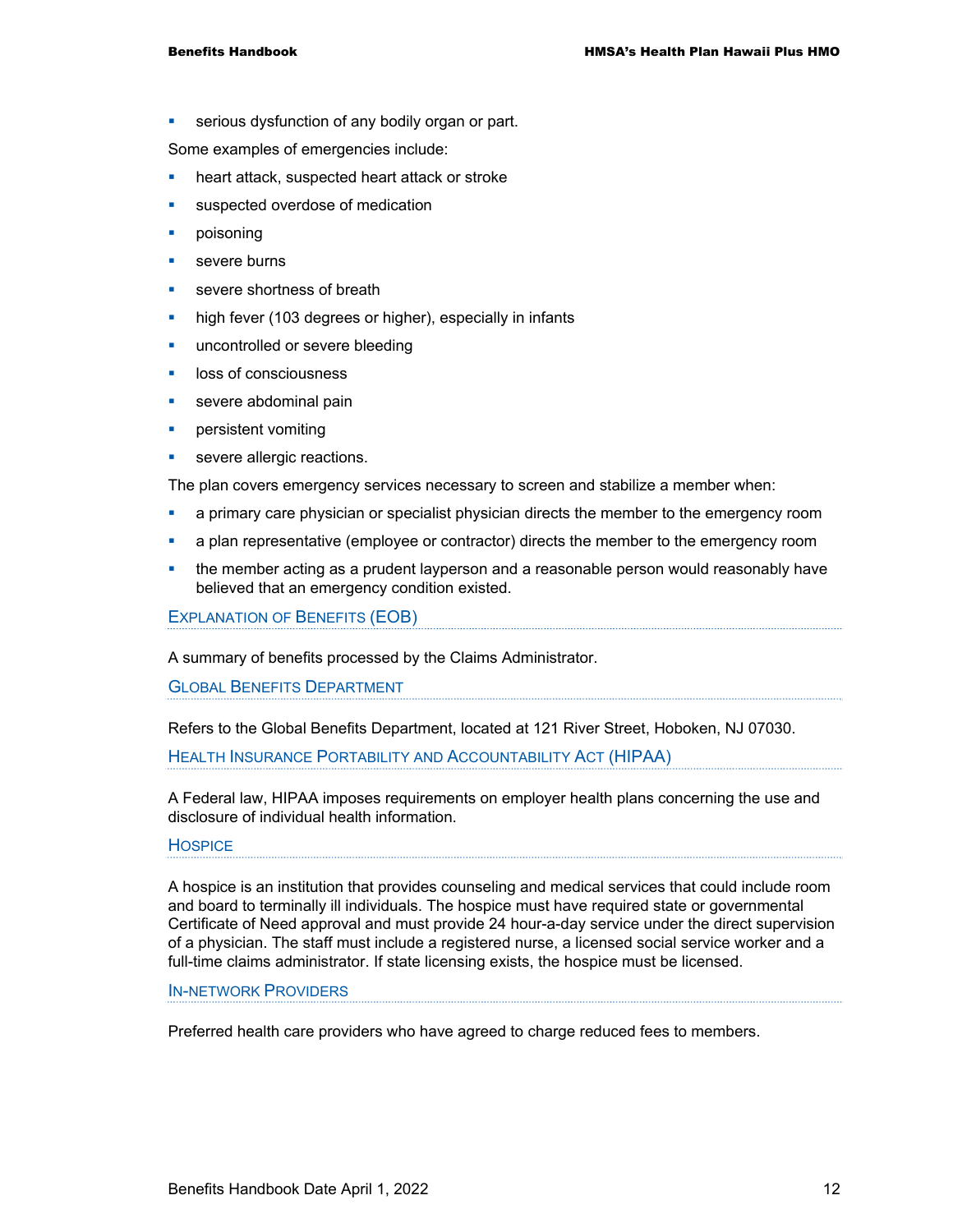#### INPATIENT

A covered individual who is admitted to a covered facility for an overnight stay, either by a physician or from the emergency room.

#### **MEDICARE**

The US Federal government's health insurance program, administered by the Social Security Administration, that pays certain hospital and medical expenses for those who qualify, primarily those who are over age 65 or under age 65 and are totally and permanently disabled. Medicare coverage is available regardless of income level. The program is government subsidized and operated.

NON-CUSTODIAL CARE

Non-custodial care is skilled nursing care or physical, occupational, or speech therapy visits rendered by an agency or organization licensed or certified as a home health care agency in the state where the health care is given.

OUT-OF-NETWORK PROVIDERS

Health care providers who are not in-network providers and do not charge reduced fees.

#### **OUTPATIENT**

Treatment/care received by a covered individual at a clinic, emergency room or health facility without being admitted as an overnight patient.

#### OUT-OF-POCKET EXPENSES

The maximum amount you have to pay (excluding your contributions to participate in the plan) toward the cost of your medical care in the course of one year. There are some services and charges that do not count towards the out-of-pocket maximum, such as amounts exceeding plan limits, amounts exceeding the network negotiated price for prescription drugs, amounts your physician or health care provider may charge above the reasonable and customary charge, and speech therapy for a child.

PREAUTHORIZATION/PRECERTIFICATION/UTILIZATION REVIEW

A review service that helps ensure you receive proper treatment and services and that these services are provided in the appropriate setting.

PREDETERMINATION OF BENEFITS

This feature helps you estimate how much the Plan may pay (subject to your deductible and Plan maximum at the time the estimate is provided) before you begin treatment. It is intended to avoid any misunderstanding about coverage or reimbursement, and it is not intended to interfere with your course of treatment.

PRE-EXISTING CONDITION

A health problem you had and received treatment for before your current benefit elections took effect.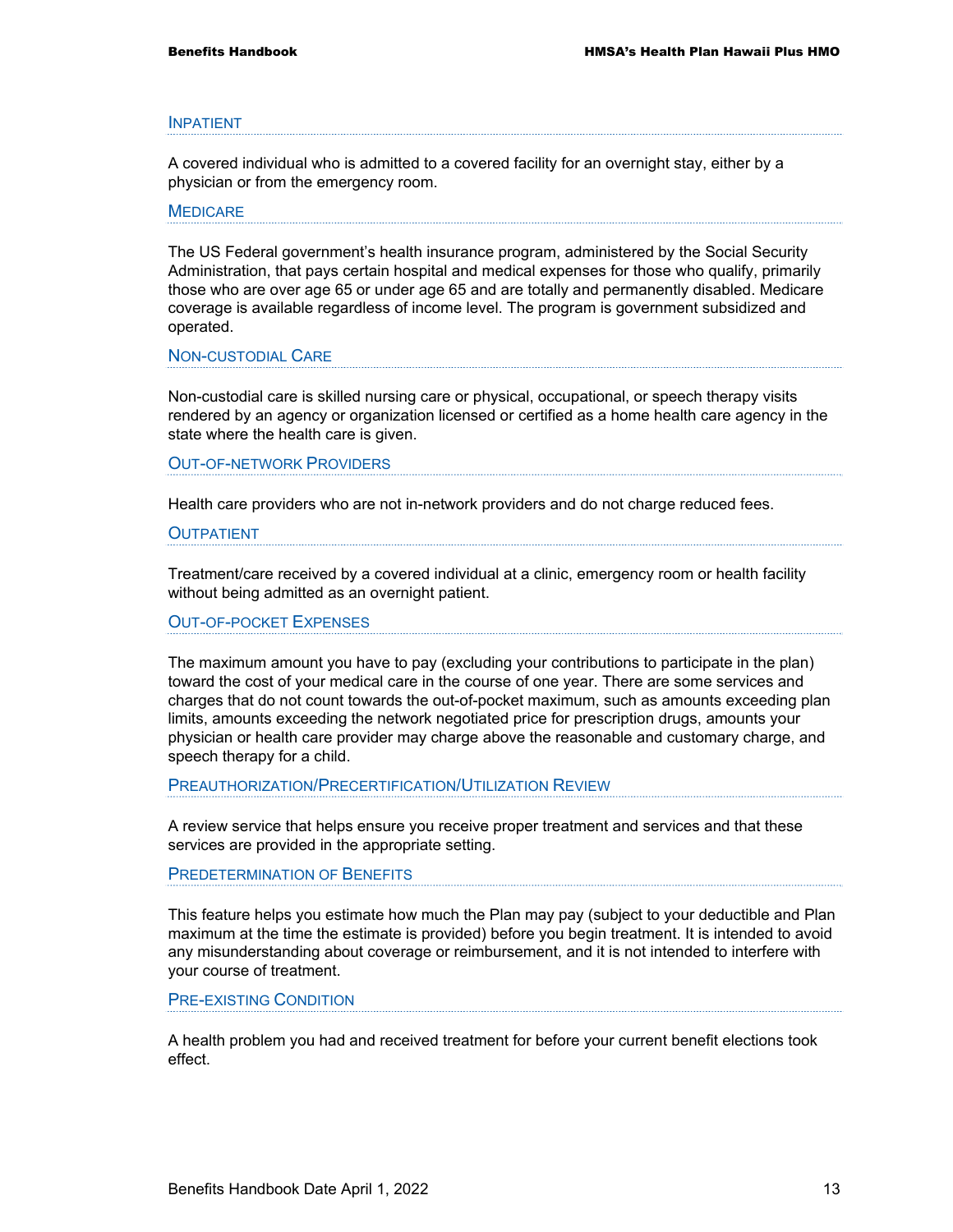#### PRESCRIPTION DRUGS

- **Preferred Brand Name (Preferred) Prescription Drugs.** A comprehensive list of preferred brand-name drug products that are covered under the plan. Preferred drugs are selected based on safety, effectiveness, and cost.
- **Generic Prescription Drugs.** Prescription drugs, whether identified by chemicals, proprietary or non-proprietary name, that are accepted by the FDA as therapeutically effective and interchangeable with drugs having an identical amount of the same active ingredient as its brand name equivalent.
- **Other Brand Prescription Drugs.** Prescription drugs that do not appear on the preferred brand list are considered non-formulary or non-preferred; these drugs may either be excluded from coverage or may cost more.

#### PREVENTIVE/WELLNESS CARE

Annual examinations or routine care covered under the plan; care that prevents or slows the course of an illness or disease or care that maintains good health.

#### PRIOR APPROVAL

Prior approval helps ensure you receive proper treatment and services and that these services are provided in the appropriate setting.

#### QUALIFIED FAMILY STATUS CHANGE (STATUS CHANGE, QUALIFIED CHANGE IN FAMILY STATUS)

An event that changes your benefit eligibility. For example, getting married and having a child or your spouse or dependent lose other coverage. You can make certain changes to your before-tax benefit elections that are due to and consistent with the change in family status.

#### QUALIFIED MEDICAL CHILD SUPPORT ORDER (QMCSO)

A court order, judgment or decree that (1) provides for child support relating to health benefits under a plan with respect to the child of a group health plan participant or requires health benefit coverage of such child in such plan and is ordered under state domestic relations law or (2) is made pursuant to a state medical child support law enacted under Section 1908 of the Social Security Act. A QMCSO is usually issued requiring you to cover your child under your health care plan when a parent receiving post-divorce custody of the child is not an employee.

#### QUALIFYING EVENT

A "qualifying event" under COBRA includes loss of coverage as a result of your leaving the Company (other than for gross misconduct); a reduction in hours, your death, divorce or legal separation; your eligibility for Medicare, or a dependent child's loss of dependent status; or, if you are a retiree, loss of coverage due to the Company filing for bankruptcy.